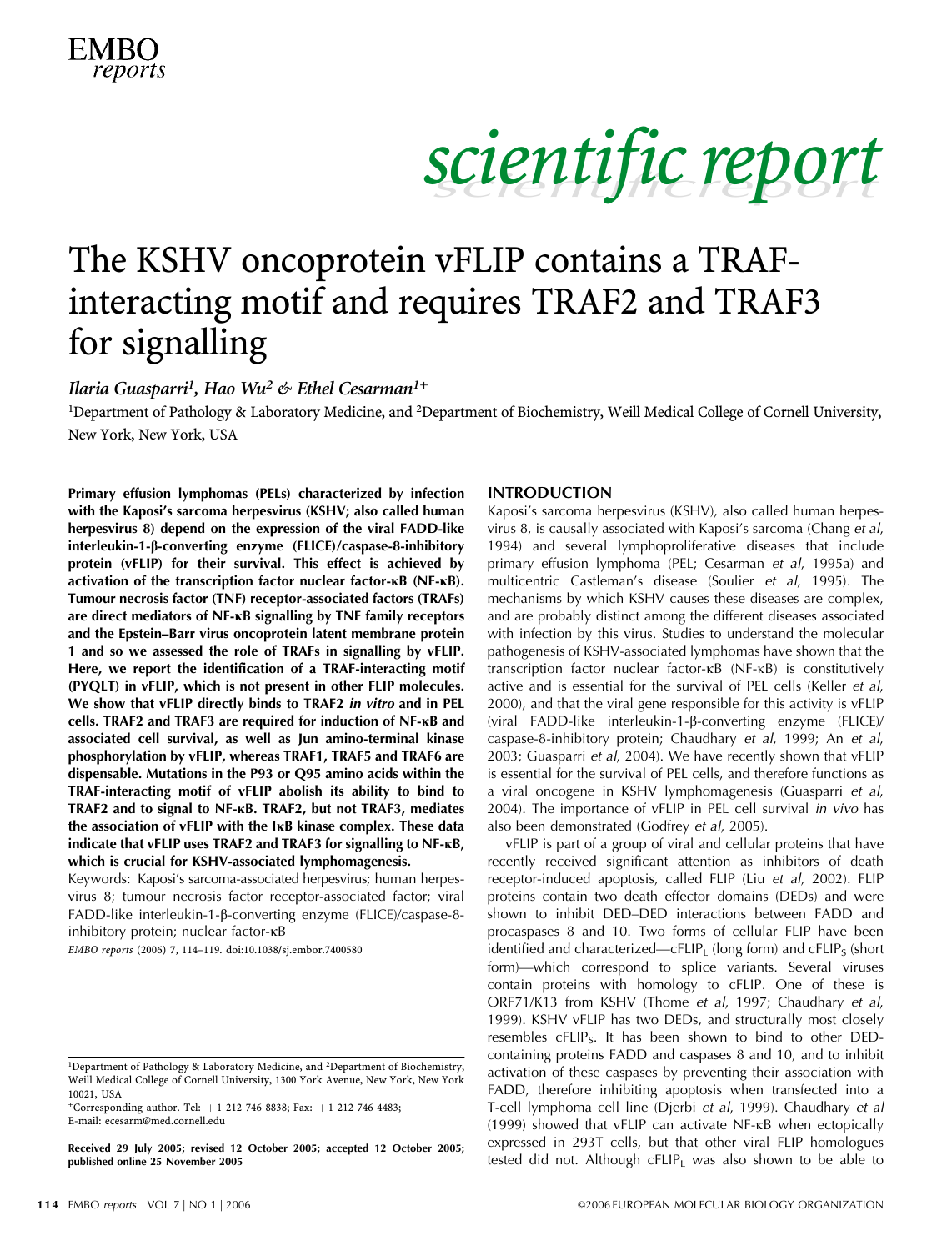activate NF-kB, vFLIP is a much more potent inducer of this transcription factor in several cell lines, including those of B-cell origin (Chaudhary et al, 1999; Guasparri et al, 2004). vFLIP is present in a large macromolecular IkB kinase (IKK) complex, which has also been reported to contain IKK $\alpha$ , IKK $\beta$ , NEMO/IKK $\gamma$ , RIP and the chaperone protein Hsp90 (Liu et al, 2002; Field et al, 2003). KSHV vFLIP has also been shown to affect proliferation of PEL cells by activating the NF-KB alternative pathway (Matta & Chaudhary, 2004). Even though all these studies have shed light on some of the mediators of vFLIP signalling, this process is still not well understood, and it is unclear how a relatively simple adaptor molecule, containing only two DEDs, can lead to activation of the IKK complex.

One important set of adaptor molecules, clearly involved in signalling from tumour necrosis factor (TNF) receptors to the IKK complex, is the TNF receptor-associated factor (TRAF) family. All TRAFs with the exception of TRAF4 have been implicated in signalling in B cells (Bishop, 2004). Several TRAFs have also been shown to bind to and colocalize with Epstein–Barr virus (EBV) latent membrane protein 1 (LMP1), but only TRAF6 (Luftig et al, 2003) and TRAF3 (Xie et al, 2004) have been shown to be essential for NF-kB activation by LMP1. As KSHV vFLIP seems to resemble EBV LMP1 in its ability to activate NF-kB, as well as Jun amino-terminal kinase (JNK) phosphorylation (An et al, 2003), it is possible that TRAFs mediate this function. One study showed that vFLIP can bind to TRAFs, in a yeast two-hybrid assay and in transfected 293T cells (Chaudhary et al, 1999), but another study failed to confirm this association (Field et al, 2003). Here, we report the identification of a TRAF-binding motif in vFLIP, and we show that both TRAF2 and TRAF3 are essential for vFLIP induction of NF-kB, but through different mechanisms.

#### RESULTS

#### vFLIP contains a TRAF-binding motif

A sequence consistent with a TRAF-interacting motif, PYQLT, was identified in the second DED of vFLIP. This is imperfect according to the major structure-based consensus sequence (P/S/A/T)x(Q/E)E, but it is in agreement with the reported binding site for CD40, PXQX(S/T), and the consensus sequence found in LMP1, PxQxT (Franken et al, 1996). Alignment with other FLIP homologues showed that this motif is unique to KSHV vFLIP (supplementary Fig 1 online). To test whether this motif is involved in NF-KB activation, we made three conservative single-base-pair mutations in the first, third and fifth consensus amino acids of this motif, as indicated in Fig 1. Specific substitutions were chosen to replace the wild-type sequence to represent conservative changes or amino acids that are present in the same position in other DEDs, not to disrupt this adaptor function. Plasmids encoding these mutations were transfected into Namalwa cells, together with an NF-kB luciferase reporter plasmid. Changes in the P93 and Q95 residues, structurally predicted to be more important for TRAF binding than T97, severely impaired the ability of vFLIP to activate NF-kB (Fig 1A). Impairment of function and equal expression of the mutant constructs was confirmed using vFLIP–Flag fusion proteins (supplementary Fig 2 online). Computer modelling of the second DED of vFLIP showed that both P93 and Q95 are exposed on the surface and available for interaction with TRAFs (Fig 1B). This result suggests that P93 and Q95 are essential for vFLIP signalling to NF-kB, whereas T97 is dispensable for this effect.

#### in the PxQxT motif of vFLIP abolish its NF-kB-inducing ability. (B) A molecular model of the second death effector domain of vFLIP (residues F91–M171). The potential TRAF2-binding motif PxQ is located

at the amino-terminal end of the first helix. It is possible that the PxQ sequence unwinds on binding to TRAF2 and/or a related TRAF. The model was produced with 3D-JIGSAW (Bates et al, 2001). TRAF, tumour necrosis factor receptor-associated factor; vFLIP, viral FADD-like interleukin-1-b-converting enzyme/caspase-8-inhibitory protein.

signalling by vFLIP. (A) Namalwa cells were transfected with wild-type (WT) vFLIP or the indicated vFLIP mutants, and an nuclear factor-kB (NF-kB) reporter plasmid. Luciferase assays were carried out 48 h after transfection. Values are averages  $(\pm s.e.m.)$  of one representative experiment in which each transfection was carried out in triplicate, normalized with transfected Renilla luciferase (pRSV-RL), and reported as relative luciferase units (RLUs). Mutations of P93 or Q95 amino acids

#### vFLIP associates with TRAF2 in vitro and in PEL cells

To determine whether vFLIP interacts with TRAFs in PEL cells, we carried out co-immunoprecipitation analysis in BC3 cells. We chose BC3 cells because they are relatively easy to transfect and also because it is a KSHV-positive cell line with high endogenous expression of vFLIP and TRAF2. Extracts from BC3 cells transfected with vFLIP–Flag were precipitated with antibodies to TRAF2, and the presence of transfected vFLIP could be detected with antibodies to the Flag tag (Fig 2A). Mutations in P93 and Q95 of vFLIP abolished binding to TRAF2, showing that this is a bona fide TRAF-interacting motif. Mutation of this domain also affected localization of vFLIP to the IKK complex (Fig 2A), implicating TRAF in this process. When extracts were precipitated with an antibody to TRAF3, no Flag–vFLIP could be detected in the



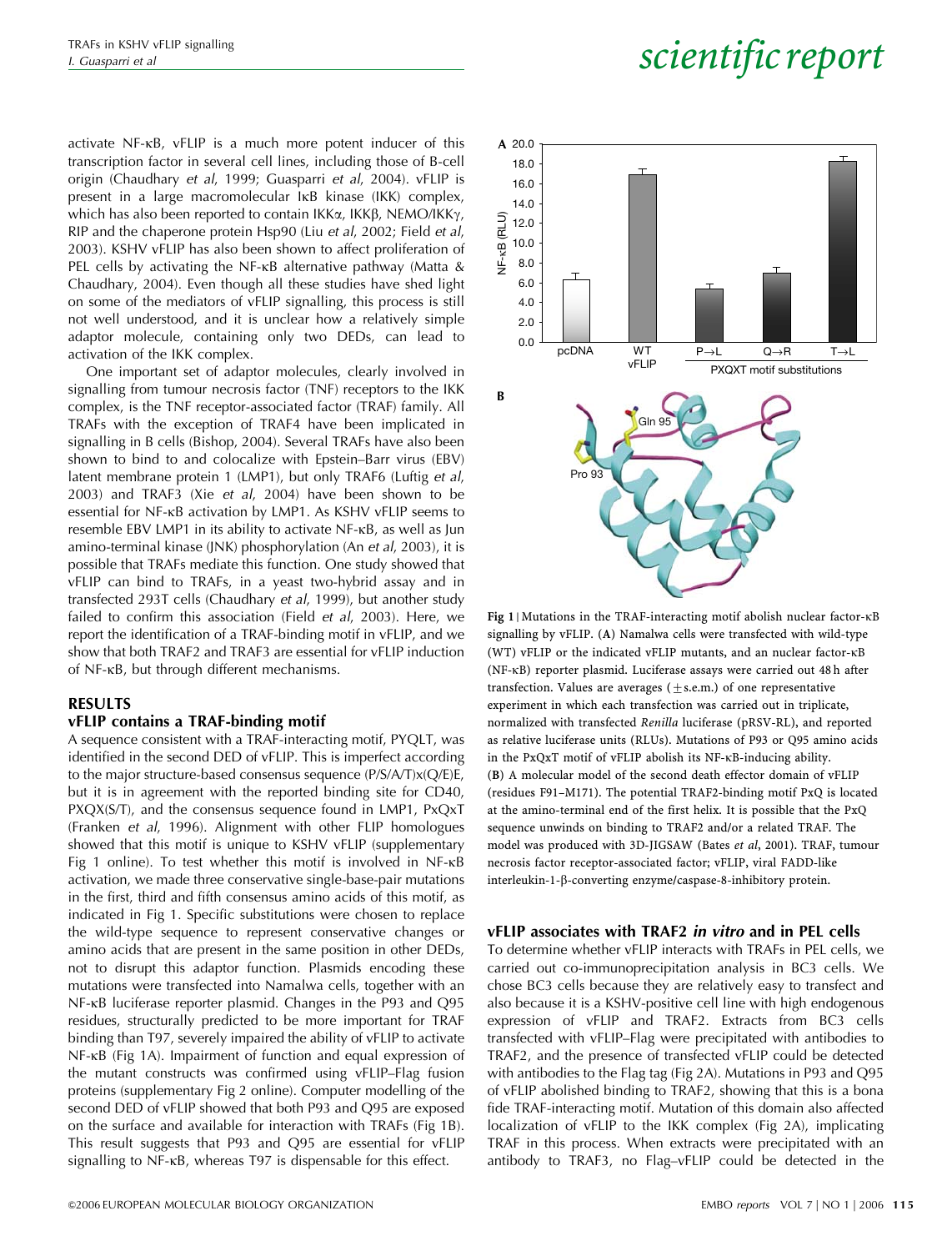

Fig 2 | vFLIP binds to TRAF2 in primary effusion lymphoma cells and in vitro. (A) BC3 cells were transfected with a plasmid encoding vFLIP–Flag, of the indicated vFLIP–Flag mutants, and 48 h later, total cell extracts were immunoprecipitated with anti-TRAF2 or anti-IkB kinasey  $(IKK\gamma)$  antibodies and then analysed by immunoblotting with antibodies to Flag. Transfected wild-type (WT) vFLIP–Flag could be detected in the TRAF2 and IKK $\gamma$  precipitates but the mutated plasmids had decreased binding. (B) BC-3 cell extracts were immunoprecipitated with anti-TRAF2, as well as with anti-Oct-1 (as a negative control), and then analysed by immunoblotting with an antibody to vFLIP, showing the presence of endogenous vFLIP in complexes containing TRAF2. Total BC3 lysate  $(40 \mu g)$  was also loaded as a positive control. (C) The TRAF domain of TRAF2 was labelled with [35S]methionine by in vitro translation and tested for binding to glutathione S-transferase (GST)– vFLIP. A 10% of input of TRAF2 is shown in the first lane. GST pulldown showed the presence of TRAF2 when incubated with vFLIP–GST but not with GST alone. TRAF, tumour necrosis factor receptorassociated factor; vFLIP, viral FADD-like interleukin-1-b-converting enzyme/caspase-8-inhibitory protein.

precipitates (not shown). This may reflect a real lack of association, or a technical problem, such as disruption of the complex by the antibody used. We also carried out immunoprecipitation of cell extracts from untransfected BC3 cells with antibodies to TRAF2, and endogenous vFLIP could be detected in the precipitates with an antibody to vFLIP (Fig 2B). These results confirm that vFLIP is in the same complexes as TRAF2 in PEL cells. The interaction between TRAF2 and vFLIP is direct, because a purified Escherichia coli-derived fusion protein of glutathione S-transferase (GST) and vFLIP, but not GST alone, efficiently binds to purified recombinant TRAF domain from TRAF2 (Fig 2C).

#### TRAF2 and TRAF3 are essential for vFLIP signalling

A TRAF2 dominant-negative (TRAF2.DN) mutant was previously reported to inhibit vFLIP signalling in transfected 293T cells (Chaudhary et al, 1999), and we found that the same is true in human lymphoma B cells and PEL cells (supplementary Fig 4 online). We used RNA interference to confirm the involvement of endogenous TRAF2 in vFLIP signalling, because TRAF2.DN is not likely to be entirely specific owing to similar binding motifs in other TRAFs. In addition, we tested the effect of suppression of all the TRAF molecules that have been implicated in TNF family receptor signalling in B cells, which include TRAF1, TRAF2, TRAF3, TRAF5 and TRAF6. Short interfering RNA (siRNA) to these TRAFs was transfected into a PEL cell line (BC3) and a significant inhibition of TRAF1, TRAF2, TRAF3, TRAF5 and TRAF6 proteins was obtained, as assessed by immunoblot analysis (Fig 3A). This inhibition was specific to the TRAF targeted; that is, siRNA to TRAF2 reduced the levels of TRAF2 but the levels of the other TRAF proteins remained unchanged and the same was true for the other TRAFs (not shown). siRNA to TRAF2 or TRAF3 was able to inhibit endogenous NF-kB activity by more than 80%, but suppression of the other TRAFs did not have any effect (Fig 3B). These results confirm the need for TRAF2 in NF- $\kappa$ B activation by vFLIP and indicate that TRAF3 also is involved in the activation of this pathway. Elimination of both TRAF2 and TRAF3 resulted in a marked decrease of nuclear accumulation of P65, and also in decreased nuclear accumulation of P50 (supplementary Fig 5A online). No effect was seen in the amount of nuclear P52 or RelB. Therefore, TRAF2 and TRAF3 mediate activation of the classical, but not the alternative, pathway in PEL cells. In addition, suppression of both TRAF2 and TRAF3, but not TRAF1, TRAF5 or TRAF6, resulted in markedly decreased levels of JNK phosphorylation. Therefore, JNK activation by vFLIP seems to share some of the same upstream adaptors with the NF-kB pathway (supplementary Fig 5B online).

#### TRAFs depletion leads to apoptosis of PEL cells

As inhibition of both NF-kB and vFLIP results in apoptosis of PEL cells (Keller et al, 2000; Guasparri et al, 2004), it is likely that both TRAF2 and TRAF3 are essential for the survival of PEL cells. To test this, we measured apoptosis by flow cytometry for annexin V on inhibition of the different TRAFs by RNA interference. siRNA to TRAF2 and TRAF3 induced apoptosis by 85% and 78%, respectively, but suppression of the other TRAFs did not have any effect (Fig 3C). These results confirm the need for TRAF2 and TRAF3 in NF-kB activation by vFLIP and in associated cellular survival.

#### TRAF2 mediates localization of vFLIP to the IKK complex

To evaluate the mechanism by which TRAF2 and TRAF3 mediate signalling by vFLIP, we determined whether these TRAFs serve as adaptors to bring vFLIP to the IKK complex. It has been shown that vFLIP binds to IKK $\gamma$ , and is present in complexes with IKK $\alpha$ , IKK $\beta$ and  $IKK\gamma$ , as well as in complexes with the chaperone protein Hsp90 in PEL cells (Field et al, 2003). We therefore determined whether vFLIP localizes to the IKK complex in the absence of TRAF2 and TRAF3. Immunoprecipitation of IKK $\gamma$  in PEL cells results in efficient co-precipitation of endogenous vFLIP, but on suppression of TRAF2 by siRNA, no vFLIP could be identified in the precipitates (Fig 3D). In contrast, vFLIP still co-precipitated with IKK $\gamma$  in the absence of TRAF3. These data indicate that although both TRAF2 and TRAF3 are essential for vFLIP signalling, they do so by different mechanisms, whereas only TRAF2 is necessary for bringing vFLIP to the IKK complex.

#### DISCUSSION

These experiments show that vFLIP requires TRAF2 and TRAF3 for signalling and cellular survival, but that TRAF1, TRAF5 and TRAF6 are dispensable. The role of specific TRAFs in EBV and CD40 signalling has been carefully evaluated, most recently through elegant studies evaluating the effects of expression in cell lines in which individual TRAFs have been knocked out. These studies have shown that TRAF3 and TRAF6 are involved in LMP1 signalling—although they both have not yet been shown to be essential in the same experimental system—and that LMP1 can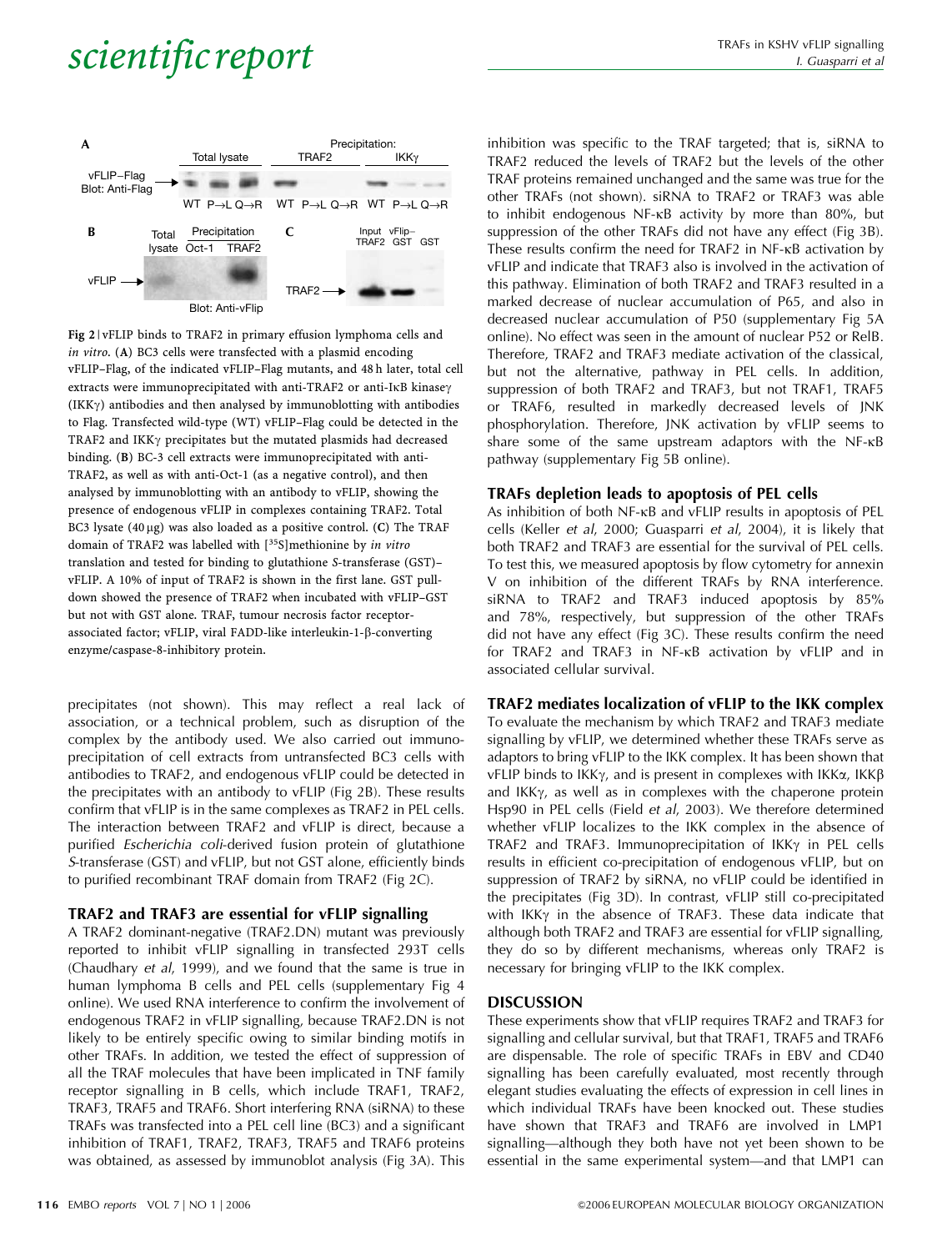

Fig 3 | Inhibition of endogenous TRAF2 and TRAF3 by short interfering RNA abolishes activation of nuclear factor-kB. (A) BC3 cells were transfected with either short interfering RNA (siRNA) to TRAF1, TRAF2, TRAF3, TRAF5 or TRAF6 (T) or scramble siRNA or were mock transfected (-), and protein extracts were prepared 48 hours later. Immunoblot analysis was carried out using antibodies to the indicated TRAFs and showed effective suppression of the corresponding TRAF proteins. Actin reprobing was carried out for all the blots to confirm even protein loading, and a representative example corresponding to the TRAF2 blot is shown. (B) BC3 cells were transfected with a nuclear factor-kB (NF-kB) luciferase reporter plasmid and either scramble siRNA (S) or siRNA to TRAF, as indicated. Luciferase assays were carried out 48 h after transfection. Values shown in normalized relative luciferase units (RLUs) are averages ( $\pm$ s.e.m.) of one representative experiment in which each transfection was carried out in triplicate. siRNA to TRAF2 and TRAF3 resulted in 480% reduction of NF-kB activity, but no effect was seen on suppression of TRAF1, TRAF5 or TRAF6. (C) BC3 cells were transfected with either scramble siRNA (S) or siRNA to TRAF, as indicated, or were mock transfected (-), and flow cytometry using antibodies to annexin V was carried out 8 days later. Bars represent the average number of annexin V-positive cells (+s.e.m.) of a representative experiment in which each transfection and analysis was carried out in triplicate. (D) BC3 cells were transfected with either siRNA to TRAF2 or TRAF3 or scramble siRNA (S) or were mock transfected (-). Extracts were made 48 h later and immunoprecipitated with rabbit polyclonal antiserum to IkB kinasey (IKKy). Precipitates were analysed by immunoblotting with a monoclonal antibody to viral FADD-like interleukin-1-ßconverting enzyme/caspase-8-inhibitory protein (vFLIP; top panel), or a mouse monoclonal antibody to IKK $\gamma$ , to confirm equal immunoprecipitation. Total BC3 lysate (TL) was also loaded as a positive control. Suppression of TRAF2 resulted in the inability of vFLIP to co-precipitate with IKK $\gamma$ .

still signal in TRAF1-, TRAF2- and TRAF5-negative cells (Luftig et al, 2003; Xie et al, 2004). These requirements are different from those of CD40, which uses TRAF2, TRAF5 and TRAF6 (Rothe et al, 1995; Ishida et al, 1996a,b), and in which TRAF3 acts as a negative regulator (He et al, 2004; Xie et al, 2004; Hauer et al, 2005). Here, we used RNA interference as an approach to eliminate expression of the different TRAFs and test for their requirement in vFLIP signalling. This method has the advantage over knockout cells in that the endogenous TRAFs can be eliminated in naturally infected KSHV-positive lymphoma cells; therefore, all the relevant proteins are present in physiological concentrations. We found that vFLIP requires TRAF2 and TRAF3; hence, the specific signalling requirements of vFLIP are different from those of CD40 and LMP1.

vFLIP is essential for the survival of KSHV-infected lymphoma cells, and this activity is mediated by NF-kB. A full understanding of the mechanisms by which vFLIP induces signalling to NF-kB is essential for rational drug design. Our findings identify the presence of a TRAF-interacting motif in vFLIP, and TRAF2 and TRAF3 as crucial mediators of vFLIP survival signals. Molecules that disrupt TRAF function, or more specifically the interaction between vFLIP and relevant TRAFs, are likely to be effective for the treatment of PEL and perhaps other KSHV-associated diseases.

#### METHODS

Cell lines and culture conditions. PEL cell lines used were BC1,  $BC2$  (KSHV +/EBV +) and BC3 (KSHV +/EBV-), which were established in our laboratory from lymphomatous effusions, as described previously (Cesarman et al, 1995b; Arvanitakis et al, 1996). Namalwa, a Burkitt lymphoma cell line, was obtained from the American Type Culture Collection (ATCC, Manassas, VA, USA). Cells were grown in RPMI-1640 (Gibco, BRL, Carlsbad, CA, USA) supplemented with 10% heat-inactivated fetal bovine serum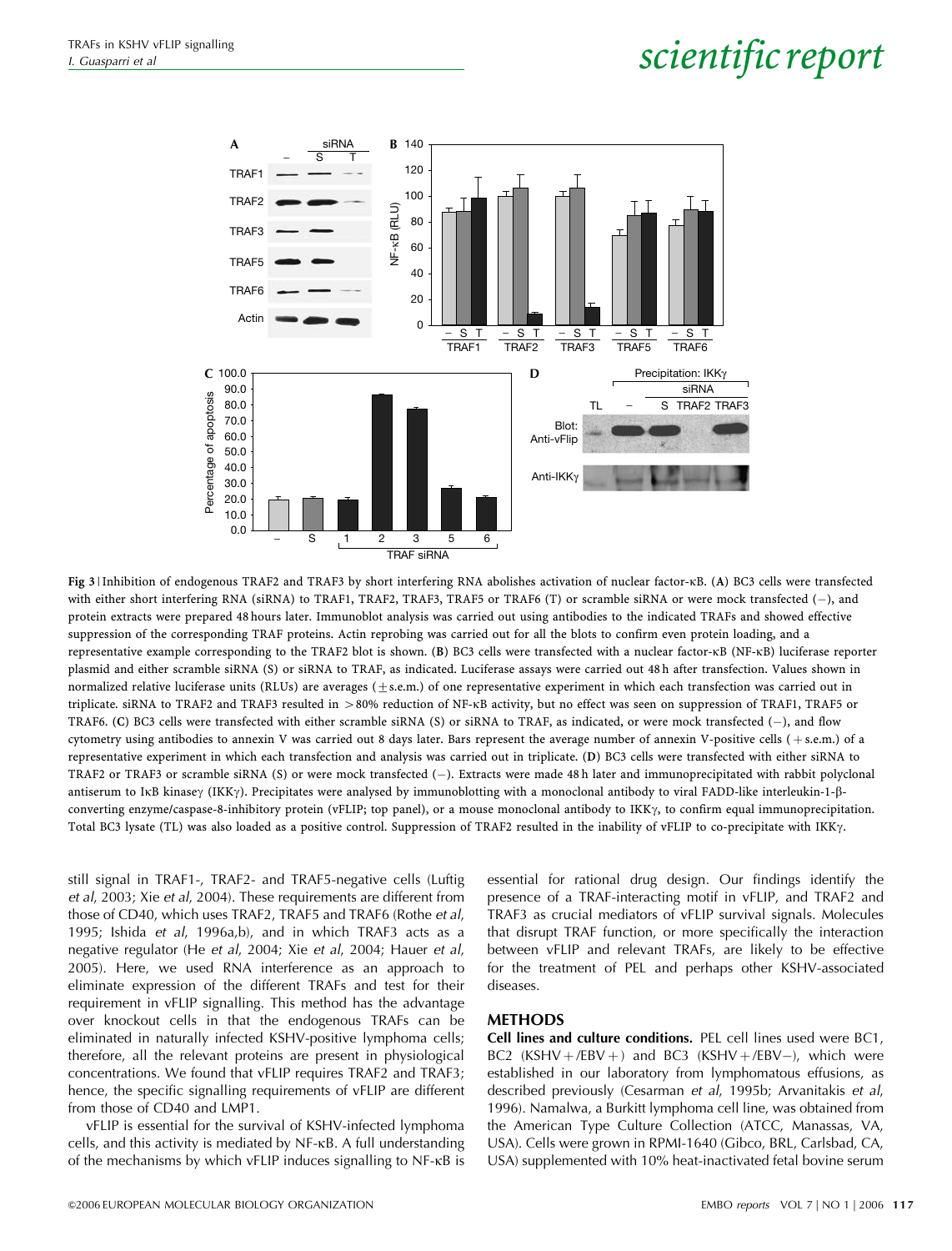(Atlanta Biologicals, Lawrenceville, GA, USA) and 50 mg/ml gentamicin (Sigma-Aldrich, St Louis, MO, USA).

Cloning and expression vectors. The KSHV vFLIP and vFLIP–Flag expression vectors have been described previously (Guasparri et al, 2004). Comparable expression of transfected plasmids was confirmed by reverse transcription–PCR and immunoblot with an anti-Flag monoclonal antibody. TRAF2.DN (aa 241–501, haemagglutinin-tagged) was a kind gift from Yongwon Choi. For mutations in the PxQxT motif in the second DED of vFLIP, three single-base-pair mutations were made in vFLIP and vFLIP–Flag expression vectors using the QuikChange site-directed mutagenesis kit (Stratagene, La Jolla, CA, USA), according to the manufacturer's protocols. Mutations were made to result in the following amino-acid substitutions: P93 to L, Q95 to R, or T97 to L. These were chosen to be conservative substitutions or to be present in the corresponding position of other DEDs.

Transient transfection and luciferase assay. Transient transfection of Namalwa and BC3 cells was carried out using FuGene 6 Transfection Reagent (Roche, Nutley, NJ, USA) or TransFectin Lipid Reagent (Bio-Rad, Hercules, CA, USA), according to the manufacturer's protocol and as described (Guasparri et al, 2004). The amount of plasmid DNA transfected was equalized by addition of pcDNA3.1 control empty vector. The NF-<sub>KB</sub> firefly luciferase reporter derived from a k-immunoglobulin promoter was kindly provided by Hsiou-Chi Liou, and 2 µg was used for each transfection. All the transfections were carried out with the addition of 0.5 µg pRSV-RL vector (Promega, Madison, WI, USA), encoding Renilla luciferase, to normalize the results for the transfection efficiencies. After 48 h, lysates were prepared using  $1 \times$  cell culture lysis reagent, as specified by the manufacturer (Promega). Luciferase assays were carried out with a luminometer (Dynex Technologies, Chantilly, VA, USA).

RNA interference. RNA duplex siRNA for TRAF1, TRAF2, TRAF3, TRAF5 and TRAF6 was obtained from Santa Cruz Biotechnology Inc. A control scramble siRNA duplex was obtained from Dharmacon (Scramble II Duplex; Lafayette, CO, USA). We carried out transfections of siRNA using oligofectamine reagent (Invitrogen, Carlsbad, CA, USA), as described previously (Guasparri et al, 2004) and assayed for silencing 48 h after transfection.

Immunoblot analysis. Untransfected, mock-transfected or cells transfected with siRNA or the relevant expression plasmids were collected 48 h after transfection. Lysates were prepared and blotted using standard methodology (see the supplementary information online). The following primary antibodies were used: anti-TRAF1 (Santa Cruz H-3; Santa Cruz Biotechnology, Santa Cruz, CA, USA), anti-TRAF2 (Santa Cruz C-20), anti-TRAF3 (Santa Cruz H-122), anti-TRAF5 (Santa Cruz H-257), anti-TRAF6 (Santa Cruz D-10), anti-RelB (Santa Cruz C-19), anti-P65 (Santa Cruz F-6), anti-P50 (Santa Cruz N-19), anti-Flag and anti-b-actin (Sigma-Aldrich), anti-phospho-SAPK/JNK (Thr 183/Tyr 185; Cell Signaling Technology, Beverly, MA, USA) and anti-JNK1 (Santa Cruz C-17) and anti-NF-kB2(p52) (Upstate, Waltham, MA, USA).

Immunoprecipitation and in vitro binding. Untransfected and transfected BC-3 cells were lysed with Triton buffer (50 mM Tris pH 7.5, 250 mM NaCl, 0.1% Triton, 1 mM EDTA and 50 mM NaF) at a concentration of  $4 \times 10^7$  cells/ml at  $4^{\circ}$ C for 20 min. The lysate was cleared by centrifugation. The proteins were quantified by the Bradford method and 8 mg of total cell lysate was precipitated with 5 µg of rabbit anti-TRAF2 (Santa Cruz c-20), rabbit anti-TRAF3

(Santa Cruz H-122), rabbit anti-IKKg (Santa Cruz FL-419), mouse anti-Oct1 (Upstate) or rabbit anti-Flag (Sigma-Aldrich) for 3 h. The precipitate was washed four times with Triton buffer, resuspended in  $5 \times$  loading buffer, separated by SDS–polyacrylamide gel electrophoresis and probed with mouse monoclonal anti-Flag (Sigma-Aldrich), rat monoclonal anti-vFLIP (kindly provided by Mary Collins) or mouse anti-IKK $\gamma$  (Santa Cruz B-3).

A plasmid encoding the TRAF domain of TRAF2 was used to produce [35S]methionine-labelled recombinant protein by in vitro transcription/translation (TNT Quick Coupled System, Promega). vFLIP was cloned in-frame with a carboxy-terminal GST tag, and recombinant vFLIP–GST protein was prepared in E. coli and purified using the MagneGST protein purification system (Promega). GST protein was similarly prepared, as a control. The vFLIP– GST fusion and GST proteins were incubated with radiolabelled recombinant TRAF2, and protein complexes were collected by GST pull-down, washed thoroughly and subjected to SDS– polyacrylamide gel electrophoresis. In vitro-translated proteins were visualized by autoradiography.

Flow cytometry analysis. BC3 cells were placed in culture at a density of  $7.5 \times 10^5$ /ml. Annexin V analysis was carried out as described by the manufacturer (Clontech, Mountain View, CA, USA). Briefly,  $2 \times 10^5$  cells were washed once with  $1 \times$  binding buffer and resuspended in 200 µl of  $1 \times$  binding buffer. A 5 µl portion of FITC-Annexin V was added and the cells were incubated for 15 min in the dark at  $22^{\circ}$ C and analysed by flow cytometry using a FACSCalibur (Becton Dickinson, San Jose, CA, USA).

Supplementary information is available at EMBO reports online (http://www.emboreports.org).

#### ACKNOWLEDGEMENTS

We are grateful to Dr Y. Choi for providing TRAF2.DN mutants and Dr M. Collins for providing the antibodies to vFLIP. This work was funded by the National Institutes of Health grant CA103646 and a Leukemia and Lymphoma Society Translational Research grant (to E.C.).

#### REFERENCES

- An J, Sun Y, Sun R, Rettig MB (2003) Kaposi's sarcoma-associated herpesvirus encoded vFLIP induces cellular IL-6 expression: the role of the NF-kB and JNK/AP1 pathways. Oncogene 22: 3371–3385
- Arvanitakis L, Mesri EA, Nador R, Said JW, Asch AS, Knowles DM, Cesarman E (1996) Establishment and characterization of a primary effusion (body cavity-based) lymphoma cell line (BC-3) harboring Kaposi's sarcomaassociated herpesvirus (KSHV/HHV-8) in the absence of Epstin–Barr virus. Blood 88: 2648–2654
- Bates PA, Kelley LA, MacCallum RM, Sternberg MJE (2001) Enhancement of protein modelling by human intervention in applying the automatic programs 3D-JIGSAW and 3D-PSSM. Proteins 45(Suppl 5): 39–46
- Bishop GA (2004) The multifaceted roles of TRAFs in the regulation of B-cell function. Nat Rev Immunol 4: 775–786
- Cesarman E, Chang Y, Moore PS, Said JW, Knowles DM (1995a) Kaposi's sarcoma-associated herpesvirus-like DNA sequences in AIDS-related body cavity-based lymphomas. N Engl J Med 332: 1186–1191
- Cesarman E, Moore PS, Rao P, Inghirami G, Knowles DM, Chang Y (1995b) In vitro establishment and characterization of two acquired immunodeficiency syndrome-related lymphoma cell lines (BC-1 and BC-2) containing Kaposi's sarcoma-associated herpesvirus-like (KSHV) DNA sequences. Blood 86: 2708–2714
- Chang Y, Cesarman E, Pessin MS, Lee F, Culpepper J, Knowles DM, Moore PS (1994) Identification of herpesvirus-like DNA sequences in AIDSassociated Kaposi's sarcoma. Science 266: 1865–1869